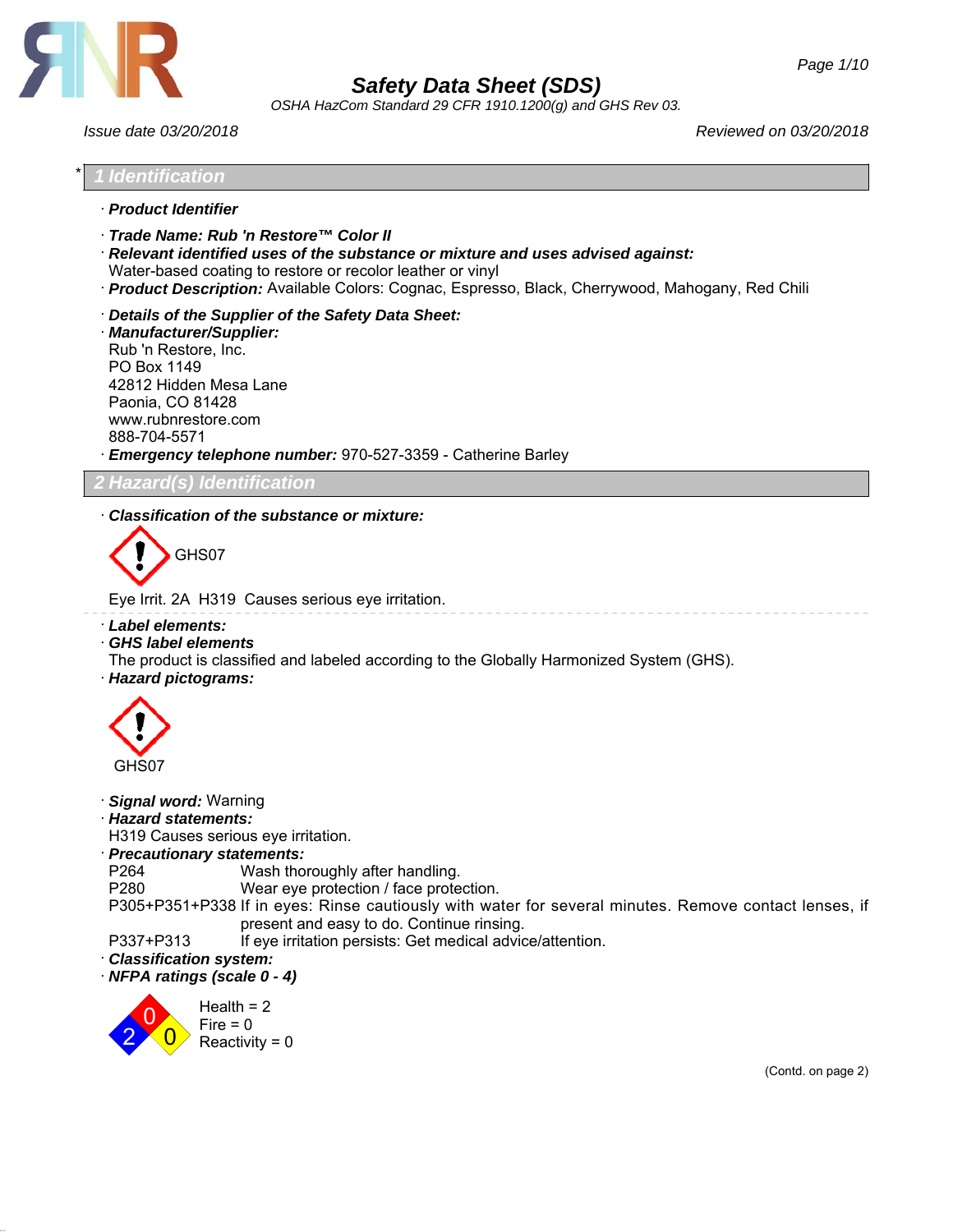

*OSHA HazCom Standard 29 CFR 1910.1200(g) and GHS Rev 03.*

*Issue date 03/20/2018 Reviewed on 03/20/2018*

# *Trade Name: Rub 'n Restore™ Color II*

# · *HMIS-ratings (scale 0 - 4)*

**HEALTH FIRE REACTIVITY** 0 2  $\overline{0}$ Health  $= 2$  $Fire = 0$ Physical Hazard = 0

### · *Hazard(s) not otherwise classified (HNOC):* None known

|  |  | 3 Composition/Information on Ingredients |
|--|--|------------------------------------------|

### · *Non-hazardous components:*

7732-18-5 Water, distilled water, deionized water 25-50%

# · *Chemical characterization: Mixtures*

· *Description:* Mixture of substances listed below with non-hazardous additions.

# · *Dangerous Components:*

|                          | <b>CMZ PIGMENTS</b>                                                                                                                   | 25-50%       |
|--------------------------|---------------------------------------------------------------------------------------------------------------------------------------|--------------|
|                          | Eye Irrit. 2A, H319                                                                                                                   |              |
| CAS: 64742-95-6          | Solvent naphtha (petroleum), light aromatic                                                                                           | $\leq 2.5\%$ |
|                          | <b>Elam.</b> Liq. 3, H226; <b>3</b> Asp. Tox. 1, H304; <b>3</b> Acute Tox. 4, H332                                                    |              |
| CAS: 111-76-2            | 2-butoxyethanol                                                                                                                       | $\leq 2.5\%$ |
| <b>RTECS: KJ 8575000</b> | $\bullet$ Acute Tox. 4, H302; Acute Tox. 4, H312; Acute Tox. 4, H332; Skin Irrit. 2,<br>H315; Eye Irrit. 2A, H319; Flam. Lig. 4, H227 |              |
| CAS: 95-63-6             | 1,2,4-Trimethylbenzene                                                                                                                | $\leq 2.5\%$ |
| RTECS: DC3325000         | Flam. Liq. 3, H226; Aquatic Chronic 2, H411; O Acute Tox. 4, H332;<br>Skin Irrit. 2, H315; Eye Irrit. 2A, H319; STOT SE 3, H335       |              |
| CAS: 111-90-0            | Carbitol                                                                                                                              | $\leq 2.5\%$ |
| RTECS: KK 8750000        | Skin Irrit. 2, H315; Flam. Liq. 4, H227; Eye Irrit. 2B, H320                                                                          |              |
| CAS: 107-98-2            | 1-methoxy-2-propanol                                                                                                                  | $< 2.5\%$    |
| <b>RTECS: UB 7700000</b> | Elam. Liq. 3, H226; (1) STOT SE 3, H336                                                                                               |              |
| CAS: 98-82-8             | Cumene                                                                                                                                | $\leq 2.5\%$ |
| <b>RTECS: GR 8575000</b> | <b>Elam.</b> Liq. 3, H226; Carc. 2, H351; Asp. Tox. 1, H304; $\leftrightarrow$ Aquatic<br>Chronic 2, H411; (1) STOT SE 3, H335        |              |

## · *Additional information:*

The exact percentages of the ingredients of this mixture are considered to be proprietary and are withheld in accordance with the provisions of paragraph (i) of §1910.1200 of 29 CFR 1910.1200 Trade Secrets.

## *4 First-Aid Measures*

# · *Description of first aid measures:*

### · *General information:*

Symptoms of poisoning may occur after exposure to dust, fumes or particulates; seek medical attention if feeling unwell.

· *After inhalation:*

Supply fresh air. If required, provide artificial respiration. Consult doctor if symptoms persist.

In case of unconsciousness place patient stably in side position for transportation.

- · *After skin contact:* Generally the product does not irritate the skin.
- · *After eye contact:*

Rinse opened eye for at least 15 minutes under running water. If symptoms persist, consult a doctor.

- · *After swallowing:* If swallowed and symptoms occur, consult a doctor.
- · *Information for doctor:*
- · *Most important symptoms and effects, both acute and delayed:* No further relevant information available.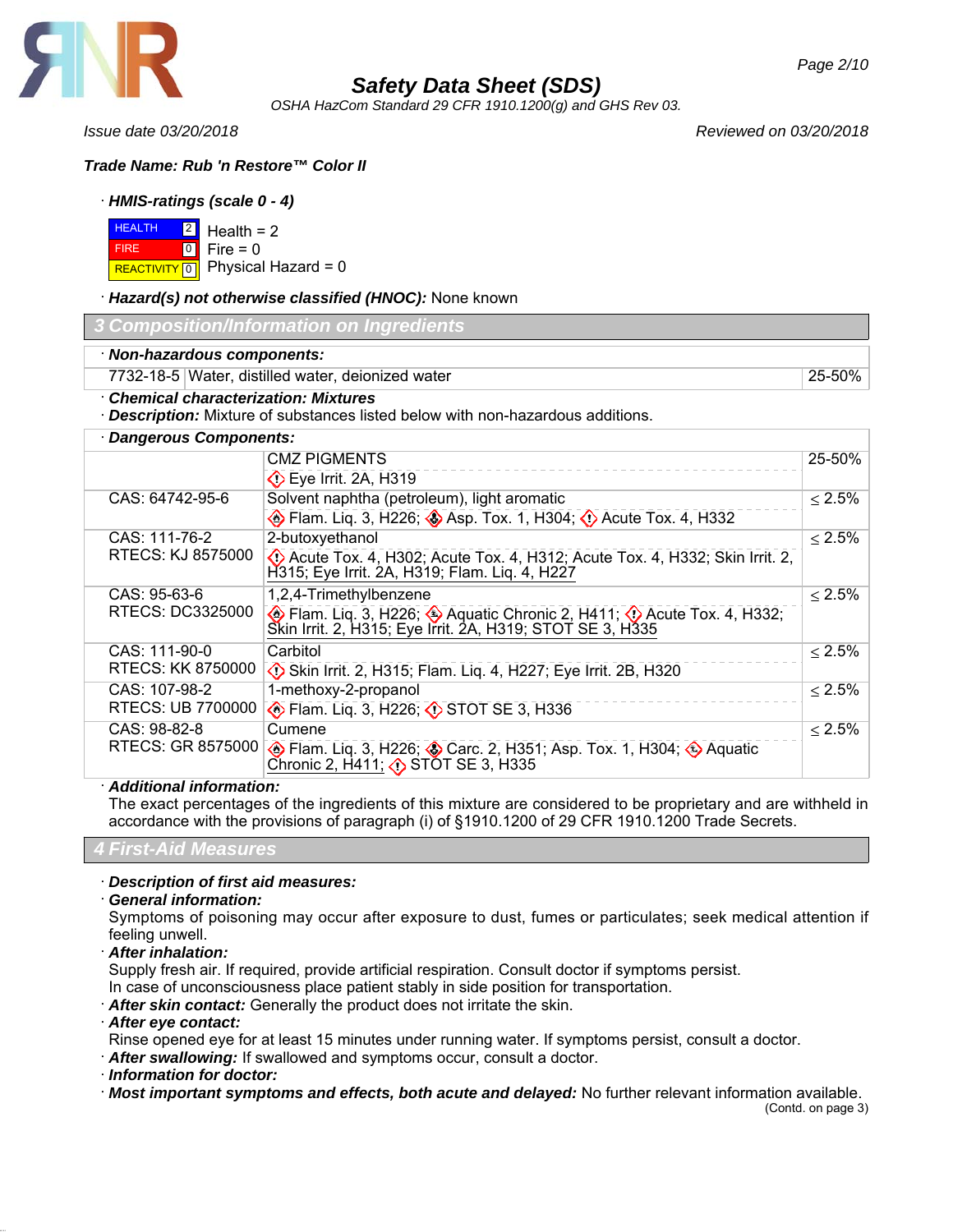

*OSHA HazCom Standard 29 CFR 1910.1200(g) and GHS Rev 03.*

*Issue date 03/20/2018 Reviewed on 03/20/2018*

# *Trade Name: Rub 'n Restore™ Color II*

- · *Indication of any immediate medical attention and special treatment needed:* No further relevant information available.
- \* *5 Fire-Fighting Measures*
- · *Extinguishing media:*
- · *Suitable extinguishing agents:*

CO<sub>2</sub>, extinguishing powder or water spray. Fight larger fires with water spray or alcohol resistant foam.

- · *For safety reasons unsuitable extinguishing agents:* No further relevant information.
- · *Special hazards arising from the substance or mixture:* No further relevant information available.
- · *Advice for firefighters:*
- · *Protective equipment:*

As in any fire, wear self-contained breathing apparatus pressure-demand (NIOSH approved or equivalent) and full protective gear to prevent contact with skin and eyes.

*6 Accidental Release Measures*

- · *Personal precautions, protective equipment and emergency procedures:* Not required.
- · *Environmental precautions:* Do not allow to enter sewers/surface or ground water.
- · *Methods and material for containment and cleaning up:*
- Ensure adequate ventilation.

Absorb with liquid-binding material (i.e. sand, diatomite, acid binders, universal binders, sawdust). Dispose contaminated material as waste according to section 13.

· *Reference to other sections:*

See Section 7 for information on safe handling.

See Section 8 for information on personal protection equipment.

See Section 13 for disposal information.

## *7 Handling and Storage*

- · *Handling*
- · *Precautions for safe handling:*

Ensure good ventilation/exhaustion at the workplace.

Prevent formation of aerosols.

· *Information about protection against explosions and fires:* No special measures required.

- · *Conditions for safe storage, including any incompatibilities:*
- · *Storage*
- · *Requirements to be met by storerooms and receptacles:* No special requirements.
- · *Information about storage in one common storage facility:* Not required.
- · *Further information about storage conditions:* Keep receptacle tightly sealed.
- · *Specific end use(s):* No further relevant information available.

*8 Exposure Controls/Personal Protection*

· *Additional information about design of technical systems:* No further data; see section 7.

· *Control parameters:*

## · *Components with occupational exposure limits:*

The following constituents are the only constituents of the product which have a PEL, TLV or other recommended exposure limit.

At this time, the other constituents have no known exposure limits.

(Contd. on page 4)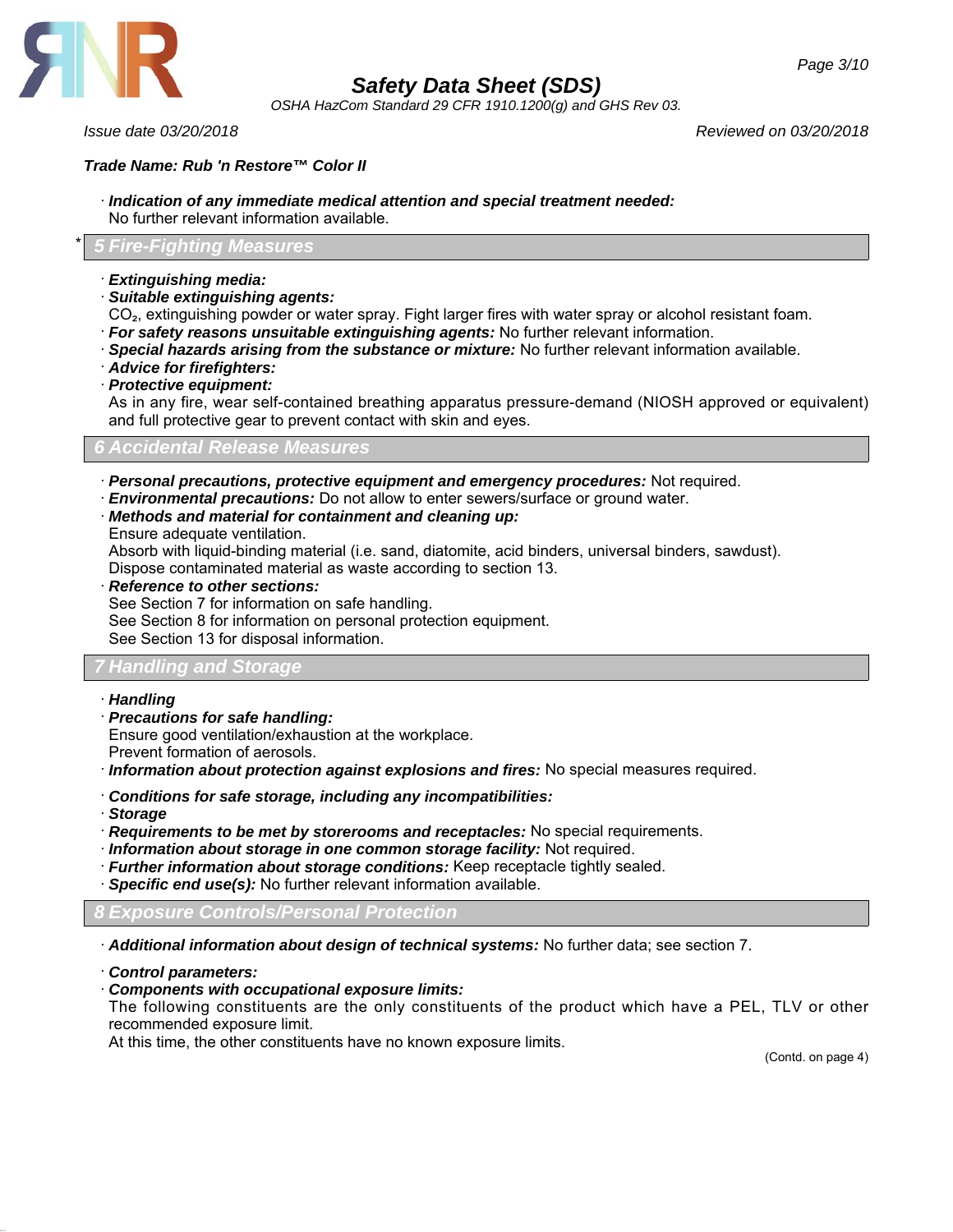

*OSHA HazCom Standard 29 CFR 1910.1200(g) and GHS Rev 03.*

*Issue date 03/20/2018 Reviewed on 03/20/2018*

# *Trade Name: Rub 'n Restore™ Color II*

**111-76-2 2-butoxyethanol** PEL Long-term value: 240 mg/m<sup>3</sup>, 50 ppm Skin REL  $\vert$  Long-term value: 24 mg/m<sup>3</sup>, 5 ppm Skin TLV  $\vert$  Long-term value: 97 mg/m<sup>3</sup>, 20 ppm BEI **95-63-6 1,2,4-Trimethylbenzene** REL | Long-term value: 125 mg/m<sup>3</sup>, 25 ppm TLV  $\vert$  Long-term value: 123 mg/m<sup>3</sup>, 25 ppm **111-90-0 Carbitol** WEEL Long-term value: 25 ppm **107-98-2 1-methoxy-2-propanol** REL Short-term value: 540 mg/m<sup>3</sup>, 150 ppm Long-term value:  $360 \text{ mg/m}^3$ , 100 ppm TLV Short-term value:  $369 \text{ mg/m}^3$ , 100 ppm Long-term value:  $184$  mg/m<sup>3</sup>, 50 ppm **98-82-8 Cumene** PEL Long-term value: 245 mg/m<sup>3</sup>, 50 ppm Skin REL | Long-term value: 245 mg/m<sup>3</sup>, 50 ppm **Skin** TLV  $\vert$  Long-term value: 246 mg/m<sup>3</sup>, 50 ppm · *Ingredients with biological limit values:* **111-76-2 2-butoxyethanol** BEI 200 mg/g creatinine urine end of shift Butoxyacetic acid with hydrolysis · *Additional information:* The lists that were valid during the creation of this SDS were used as basis.

· *Exposure controls:*

- · *Personal protective equipment:*
- · *General protective and hygienic measures:*

The usual precautionary measures for handling chemicals should be followed.

Keep away from foodstuffs, beverages and feed.

Immediately remove all soiled and contaminated clothing and wash before reuse.

Wash hands before breaks and at the end of work.

Avoid contact with the eyes and skin.

- · *Breathing equipment:* Not required.
- · *Protection of hands:*



Protective gloves

# · *Penetration time of glove material:*

The exact break-through time has to be determined and observed by the manufacturer of the protective gloves.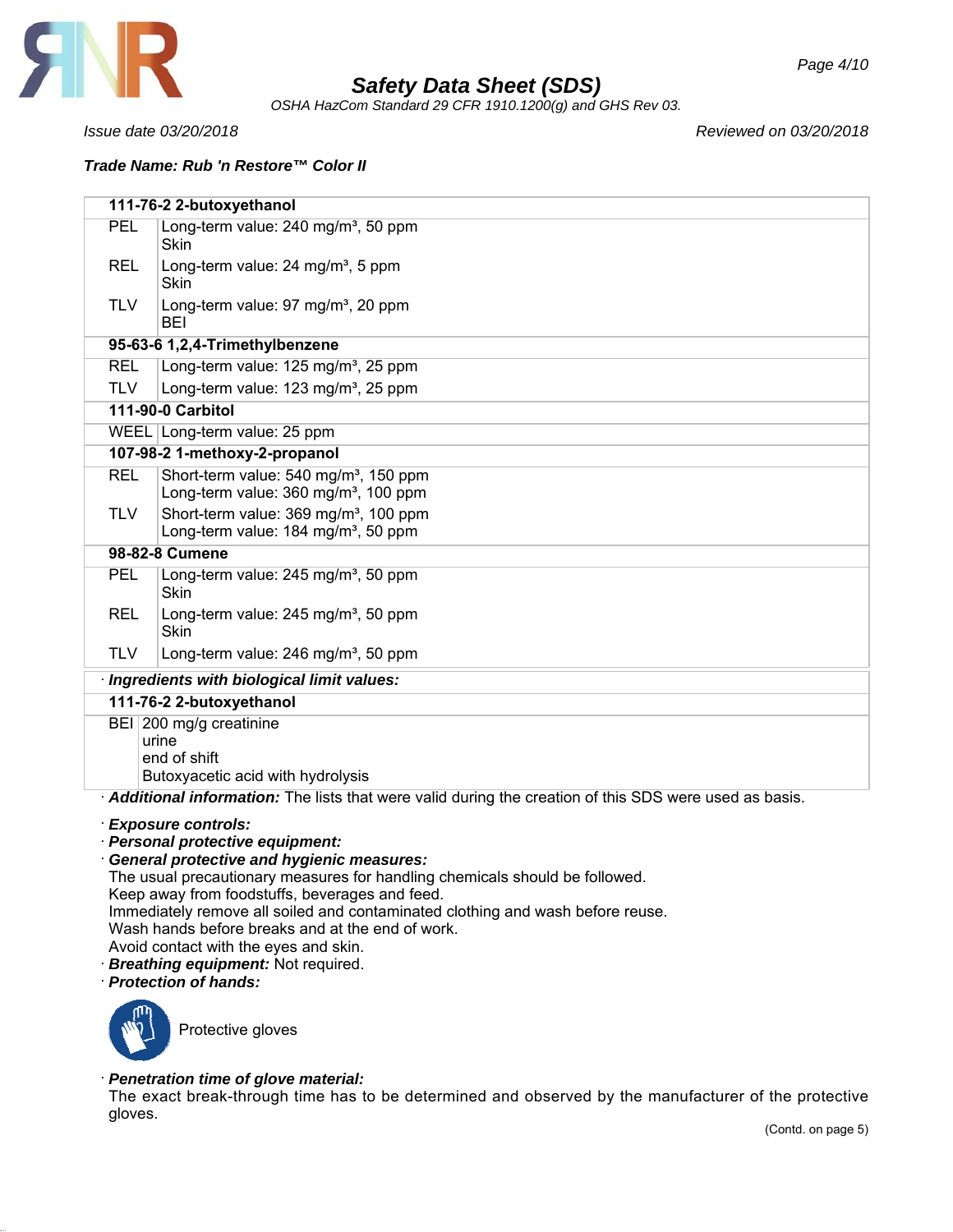

*OSHA HazCom Standard 29 CFR 1910.1200(g) and GHS Rev 03.*

*Issue date 03/20/2018 Reviewed on 03/20/2018*

# *Trade Name: Rub 'n Restore™ Color II*

· *Eye protection:*



Safety glasses recommended.

# *9 Physical and Chemical Properties*

| · Information on basic physical and chemical properties<br><b>General Information</b>                          |                                                                      |
|----------------------------------------------------------------------------------------------------------------|----------------------------------------------------------------------|
| · Appearance:<br><b>Form:</b><br>Color:<br>· Odour:                                                            | Liquid<br>Various colors<br><b>Odorless</b>                          |
| ∙ Odor threshold:                                                                                              | Not determined.                                                      |
| · pH-value:                                                                                                    | Not applicable.                                                      |
| Change in condition<br><b>Melting point/Melting range:</b><br><b>Boiling point/Boiling range:</b>              | Not determined.<br>100 °C (212 °F)                                   |
| · Flash point:                                                                                                 | None                                                                 |
| · Flammability (solid, gaseous):                                                                               | Not applicable.                                                      |
| · Ignition temperature:                                                                                        | Not applicable                                                       |
| Decomposition temperature:                                                                                     | Not determined.                                                      |
| · Auto igniting:                                                                                               | Product is not self-igniting.                                        |
| · Danger of explosion:                                                                                         | Product does not present an explosion hazard.                        |
| · Explosion limits:<br>Lower:<br><b>Upper:</b>                                                                 | Not determined.<br>Not determined.                                   |
| $\cdot$ Vapor pressure @ 20 °C (68 °F):                                                                        | 23 hPa (17.3 mm Hg)                                                  |
| · Density:<br><b>Relative density:</b><br>Vapor density:<br><b>Evaporation rate:</b>                           | Not determined.<br>Not determined.<br>Not determined.                |
| · Solubility in / Miscibility with:<br><b>Water:</b>                                                           | Not miscible or difficult to mix.                                    |
| · Partition coefficient (n-octanol/water): Not determined.                                                     |                                                                      |
| · Viscosity:<br>Dynamic:<br><b>Kinematic:</b>                                                                  | Not determined.<br>Not determined.                                   |
| · Solvent content:<br><b>Organic solvents:</b><br><b>Water:</b><br><b>VOC content:</b><br>· Other information: | 6.1%<br>33.5 %<br>6.2%<br>No further relevant information available. |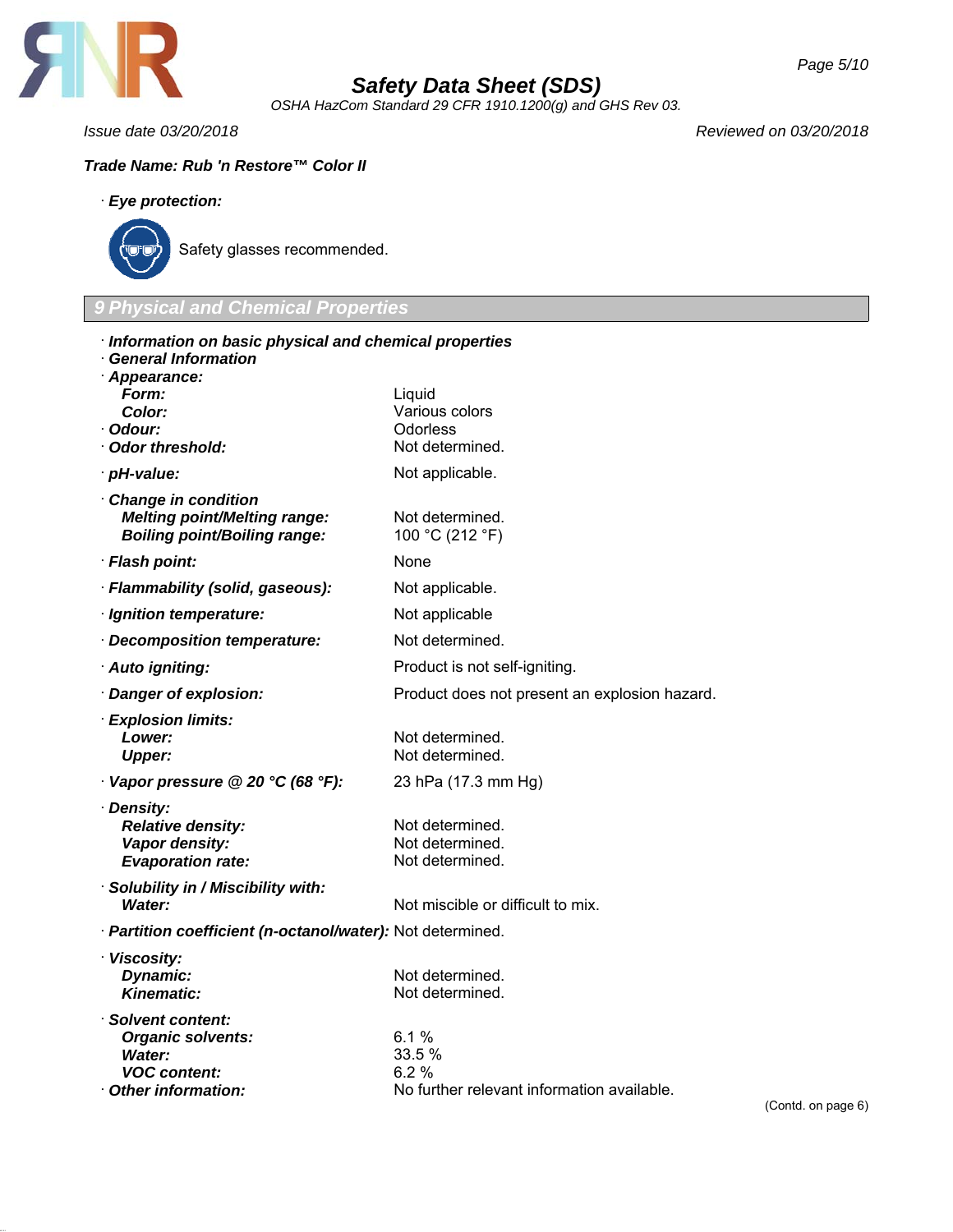

*OSHA HazCom Standard 29 CFR 1910.1200(g) and GHS Rev 03.*

*Trade Name: Rub 'n Restore™ Color II*

*Issue date 03/20/2018 Reviewed on 03/20/2018*

# *Stability and Reactivity*

- · *Reactivity:* No further relevant information available.
- · *Chemical stability:* Stable under normal conditions.
- · *Thermal decomposition / conditions to be avoided:* No decomposition if used according to specifications.
- · *Possibility of hazardous reactions:* No dangerous reactions known.
- · *Conditions to avoid:* No further relevant information available.
- · *Incompatible materials:* No further relevant information available.
- · *Hazardous decomposition products:* No dangerous decomposition products known.

## *11 Toxicological Information*

- · *Information on toxicological effects:*
- · *Acute toxicity:*

|                       | LD/LC50 values that are relevant for classification:   |                                               |  |  |
|-----------------------|--------------------------------------------------------|-----------------------------------------------|--|--|
|                       | 64742-95-6 Solvent naphtha (petroleum), light aromatic |                                               |  |  |
| Oral                  | LD50                                                   | >6800 mg/kg (Rat)                             |  |  |
| Dermal                | LD50                                                   | >3400 mg/kg (rab)                             |  |  |
| Inhalative   LC50/4 h |                                                        | >10.2 mg/l (Rat)                              |  |  |
|                       | 111-76-2 2-butoxyethanol                               |                                               |  |  |
| Oral                  | LD50                                                   | 470 mg/kg (Rat)                               |  |  |
| Dermal                | LD50                                                   | 220 mg/kg (rab)                               |  |  |
| Inhalative   LC50/4 h |                                                        | 2174.91 mg/l (Rat)                            |  |  |
|                       | 95-63-6 1,2,4-Trimethylbenzene                         |                                               |  |  |
| Oral                  | LD50                                                   | 6000 mg/kg (Rat)                              |  |  |
|                       |                                                        | Inhalative $LC50/96$ hours 3.359 mg/l (Trout) |  |  |
|                       | LC50/48 hrs                                            | 2.21 mg/l (Daphnia)                           |  |  |
|                       | 111-90-0 Carbitol                                      |                                               |  |  |
| Oral                  | LD50                                                   | 5500 mg/kg (Rat)                              |  |  |
| Dermal                | LD50                                                   | 8500 mg/kg (Rabbit)                           |  |  |
|                       | 107-98-2 1-methoxy-2-propanol                          |                                               |  |  |
| Oral                  | LD50                                                   | 5660 mg/kg (Rat)                              |  |  |
| Dermal                | LD50                                                   | 13000 mg/kg (Rabbit)                          |  |  |
|                       |                                                        | Inhalative LC50/96 hours 12732 mg/l (Trout)   |  |  |
|                       | LC50/48 hrs                                            | 5744 mg/l (Daphnia)                           |  |  |
| 98-82-8 Cumene        |                                                        |                                               |  |  |
| Oral                  | LD50                                                   | 1400 mg/kg (Rat)                              |  |  |
| Dermal                | LD50                                                   | 12300 mg/kg (Rabbit)                          |  |  |
| Inhalative   LC50/4 h |                                                        | 24.7 mg/l (Mouse)                             |  |  |
|                       |                                                        | LC50/96 hours $6.265$ mg/l (Trout)            |  |  |
|                       | LC50/48 hrs                                            | 3.202 mg/l (Daphnia)                          |  |  |
|                       | . Drimarv irritant affact:                             |                                               |  |  |

· *Primary irritant effect:*

· *On the skin:* No irritating effect.

· *On the eye:* Irritating effect.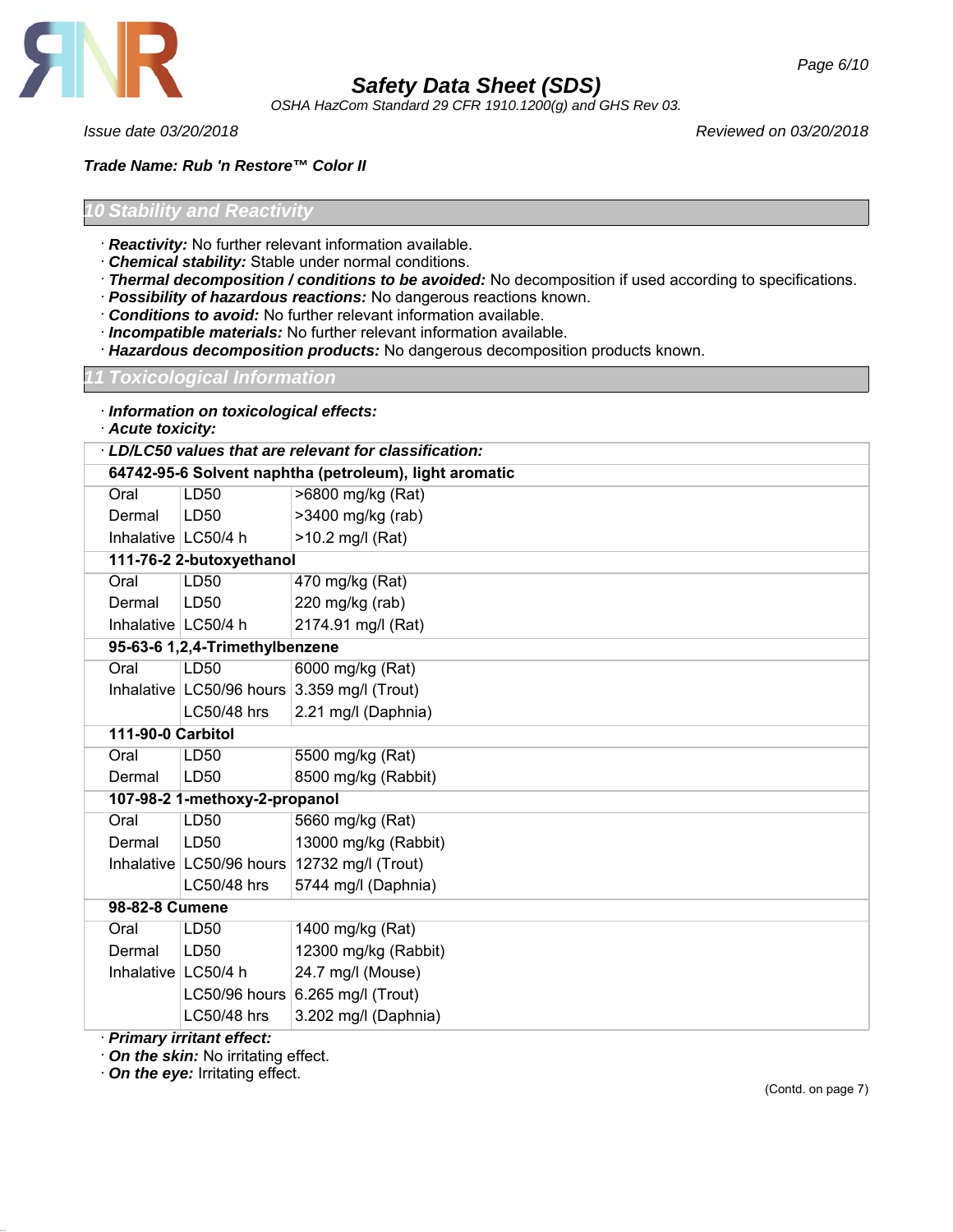

*OSHA HazCom Standard 29 CFR 1910.1200(g) and GHS Rev 03.*

# *Trade Name: Rub 'n Restore™ Color II*

- *Issue date 03/20/2018 Reviewed on 03/20/2018*
- 
- · *Additional toxicological information:*

The product shows the following dangers according to internally approved calculation methods for preparations:

Harmful Irritant

# · *Carcinogenic categories:*

- · *IARC (International Agency for Research on Cancer):*
- Group 1 Carcinogenic to humans
- Group 2A Probably carcinogenic to humans
- Group 2B Possibly carcinogenic to humans
- Group 3 Not classifiable as to its carcinogenicity to humans
- Group 4 Probably not carcinogenic to humans
- 111-76-2 2-butoxyethanol 3

98-82-8 Cumene 2B

· *NTP (National Toxicology Program):*

98-82-8 Cumene R

· *OSHA-Ca (Occupational Safety & Health Administration):*

None of the ingredients are listed.

# *12 Ecological Information*

## · *Toxicity:*

| · Aquatic toxicity:                  |
|--------------------------------------|
| 111-76-2 2-butoxyethanol             |
| $EC50$ 1815 mg/l (Water flea)        |
| 95-63-6 1,2,4-Trimethylbenzene       |
| EC50 3.084 mg/l (Green algae)        |
| 107-98-2 1-methoxy-2-propanol        |
| EC50 1654 mg/l (Green algae) (96 hr) |
| 98-82-8 Cumene                       |
| $EC50$ 4.148 mg/l (Green algae)      |

· *Persistence and degradability:* No further relevant information available.

- · *Behavior in environmental systems:*
- · *Bioaccumulative potential:* No further relevant information available.
- · *Mobility in soil:* No further relevant information available.
- · *Additional ecological information:*
- · *General notes:*

Do not allow product to reach ground water, water course or sewage system.

Danger to drinking water if even small quantities leak into the ground.

- · *Results of PBT and vPvB assessment:*
- · *PBT:* Not applicable.
- · *vPvB:* Not applicable.

· *Other adverse effects:* No further relevant information available.

## *13 Disposal Considerations*

## · *Waste treatment methods:*

· *Recommendation:*

Must not be disposed of together with household garbage. Do not allow product to reach sewage system.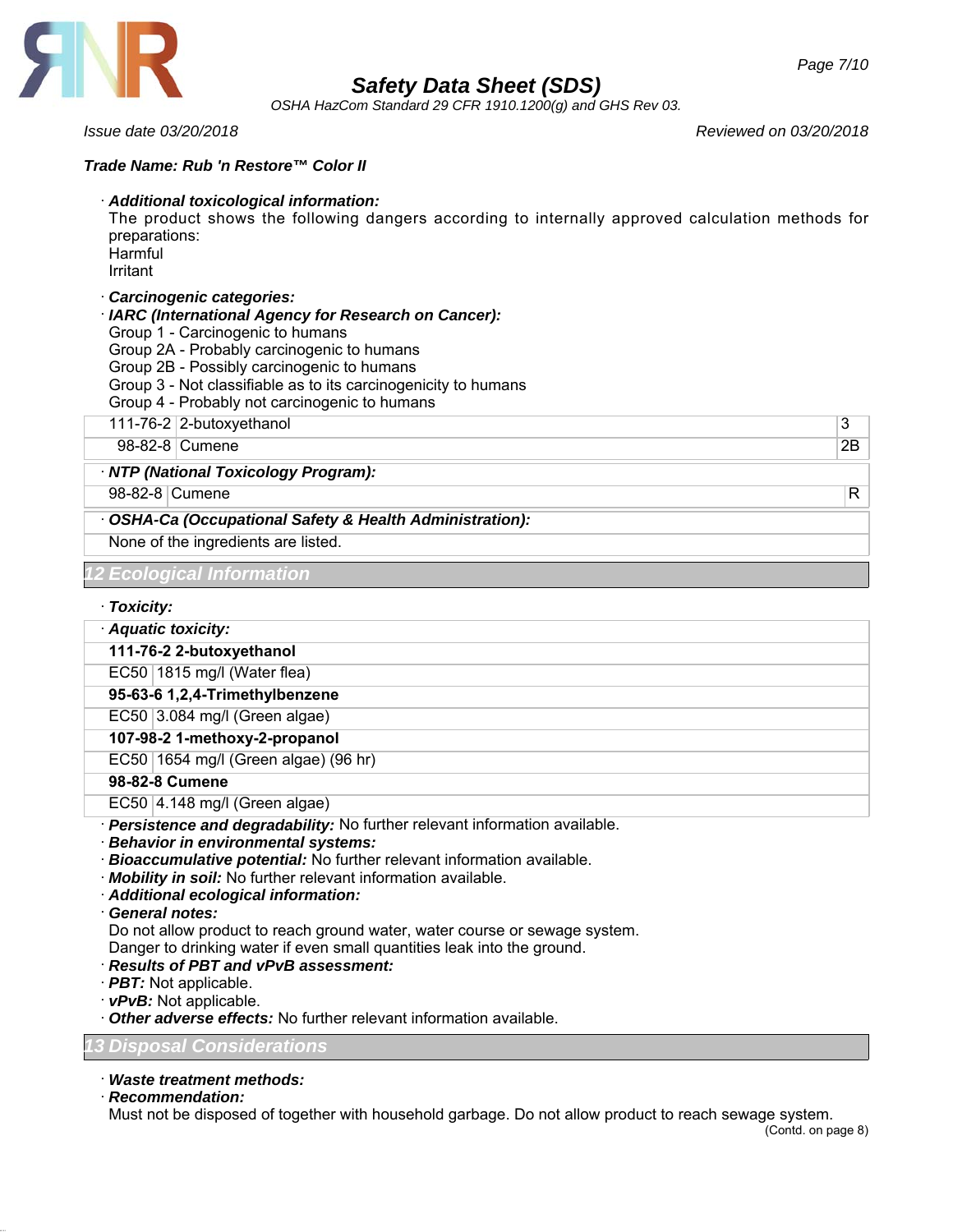

*OSHA HazCom Standard 29 CFR 1910.1200(g) and GHS Rev 03.*

*Page 8/10*

*Issue date 03/20/2018 Reviewed on 03/20/2018*

# *Trade Name: Rub 'n Restore™ Color II*

Observe all federal, state and local environmental regulations when disposing of this material.

- · *Uncleaned packagings*
- · *Recommendation:* Disposal must be made according to official regulations.

## *14 Transport Information*

| · UN-Number:<br>· DOT, ADR/ADN, ADN, IMDG, IATA<br>· UN proper shipping name:<br>· DOT, ADR/ADN, ADN, IMDG, IATA<br>· Transport hazard class(es):                                                                                                       | Non-Regulated Material<br>Non-Regulated Material                                                          |
|---------------------------------------------------------------------------------------------------------------------------------------------------------------------------------------------------------------------------------------------------------|-----------------------------------------------------------------------------------------------------------|
| · DOT, ADR/ADN, ADN, IMDG, IATA<br>· Class:<br>· Packing group:<br>· DOT, ADR/ADN, IMDG, IATA<br><b>Environmental hazards:</b><br>· Special precautions for user:<br>Transport in bulk according to Annex II of<br><b>MARPOL73/78 and the IBC Code:</b> | Non-Regulated Material<br>Non-Regulated Material<br>Not applicable.<br>Not applicable.<br>Not applicable. |
| · UN "Model Regulation":                                                                                                                                                                                                                                | <b>Non-Regulated Material</b>                                                                             |

# *15 Regulatory Information*

- · *Safety, health and environmental regulations/legislation specific for the substance or mixture:*
- · *SARA (Superfund Amendments and Reauthorization):*

| Section 355 (extremely hazardous substances):   |                                                        |  |  |
|-------------------------------------------------|--------------------------------------------------------|--|--|
|                                                 | None of the ingredients are listed.                    |  |  |
| Section 313 (Specific toxic chemical listings): |                                                        |  |  |
|                                                 | 111-76-2 $ 2$ -butoxyethanol                           |  |  |
|                                                 | 95-63-6 1,2,4-Trimethylbenzene                         |  |  |
| 111-90-0 Carbitol                               |                                                        |  |  |
|                                                 | 107-21-1 Ethylene glycol                               |  |  |
| 98-82-8 Cumene                                  |                                                        |  |  |
|                                                 | · TSCA (Toxic Substances Control Act):                 |  |  |
|                                                 | 64742-95-6 Solvent naphtha (petroleum), light aromatic |  |  |
|                                                 | 111-76-2 2-butoxyethanol                               |  |  |
|                                                 | 95-63-6 $1,2,4$ -Trimethylbenzene                      |  |  |
| 111-90-0 Carbitol                               |                                                        |  |  |
|                                                 | 107-98-2 1-methoxy-2-propanol                          |  |  |
|                                                 | 107-21-1 Ethylene glycol                               |  |  |
|                                                 | 98-82-8 Cumene                                         |  |  |
|                                                 | 7732-18-5 Water, distilled water, deionized water      |  |  |
| California Proposition 65:                      |                                                        |  |  |
|                                                 | Chemicals known to cause cancer:                       |  |  |
| 98-82-8 Cumene                                  |                                                        |  |  |

· *Chemicals known to cause reproductive toxicity for females:* None of the ingredients are listed.

(Contd. on page 9)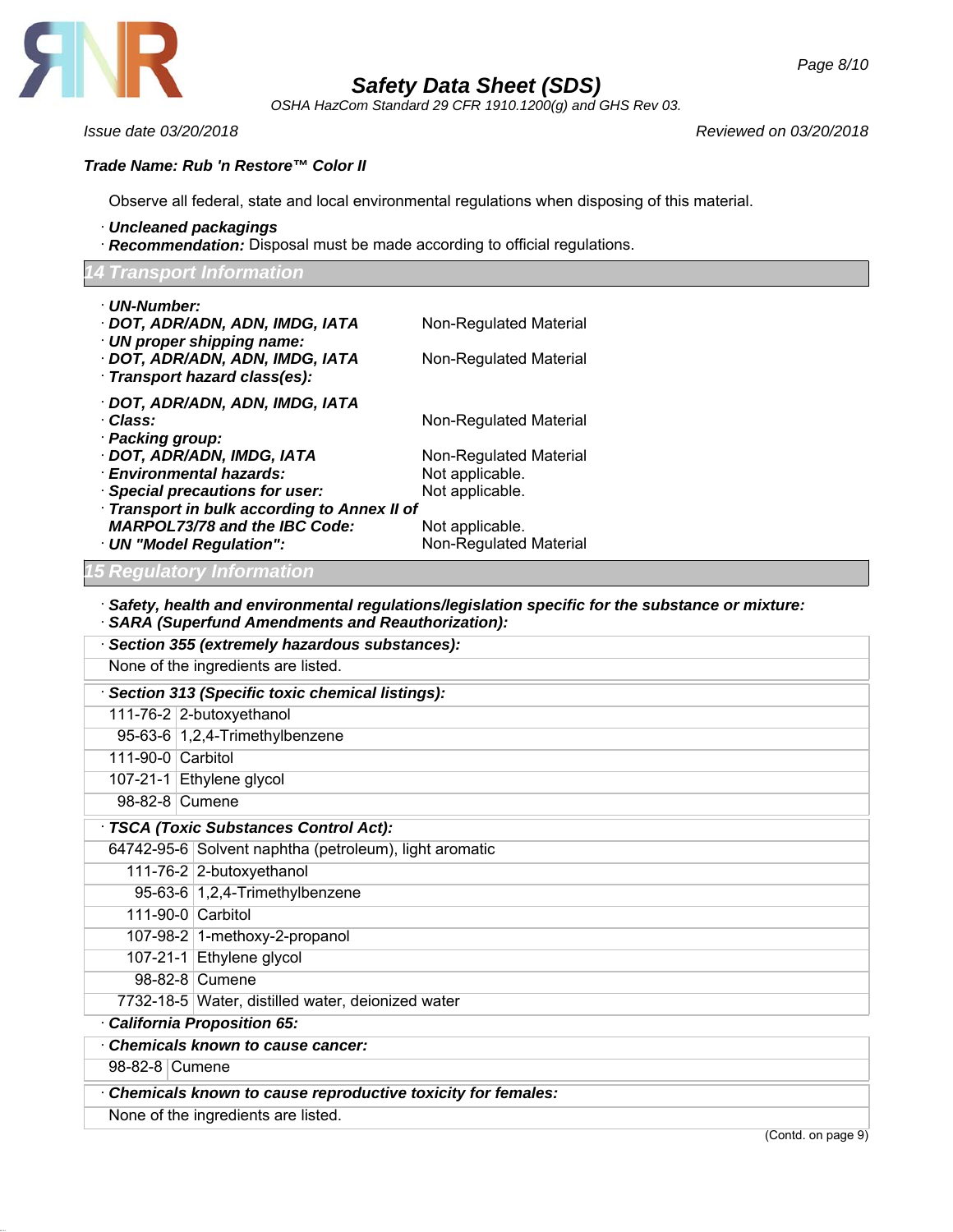

*OSHA HazCom Standard 29 CFR 1910.1200(g) and GHS Rev 03.*

*Issue date 03/20/2018 Reviewed on 03/20/2018*

# *Trade Name: Rub 'n Restore™ Color II*

|                                                  | Chemicals known to cause reproductive toxicity for males: |               |                         |
|--------------------------------------------------|-----------------------------------------------------------|---------------|-------------------------|
|                                                  | None of the ingredients are listed.                       |               |                         |
|                                                  | Chemicals known to cause developmental toxicity:          |               |                         |
|                                                  | 107-21-1 Ethylene glycol                                  |               |                         |
|                                                  | · New Jersey Right-to-Know List:                          |               |                         |
|                                                  | 111-76-2 2-butoxyethanol                                  |               |                         |
|                                                  | 95-63-6 1,2,4-Trimethylbenzene                            |               |                         |
|                                                  | 107-98-2 1-methoxy-2-propanol                             |               |                         |
|                                                  | 107-21-1 Ethylene glycol                                  |               |                         |
|                                                  | 98-82-8 Cumene                                            |               |                         |
|                                                  | · New Jersey Special Hazardous Substance List:            |               |                         |
|                                                  | 111-76-2 2-butoxyethanol                                  | <b>CA, F2</b> |                         |
|                                                  | 107-98-2 1-methoxy-2-propanol                             | F3            |                         |
|                                                  | 98-82-8 Cumene                                            | F3, R1        |                         |
|                                                  | · Pennsylvania Right-to-Know List:                        |               |                         |
|                                                  | 111-76-2 2-butoxyethanol                                  |               |                         |
|                                                  | 95-63-6 1,2,4-Trimethylbenzene                            |               |                         |
|                                                  | 107-98-2 1-methoxy-2-propanol                             |               |                         |
|                                                  | 107-21-1 Ethylene glycol                                  |               |                         |
|                                                  | 98-82-8 Cumene                                            |               |                         |
| · Pennsylvania Special Hazardous Substance List: |                                                           |               |                         |
|                                                  | 95-63-6 1,2,4-Trimethylbenzene                            |               | E                       |
|                                                  | 107-21-1 Ethylene glycol                                  |               | E                       |
|                                                  | 98-82-8 Cumene                                            |               | $\overline{\mathsf{E}}$ |
|                                                  | Carcinogenic categories:                                  |               |                         |

| <b>EPA (Environmental Protection Agency):</b>                       |        |
|---------------------------------------------------------------------|--------|
| 111-76-2 2-butoxyethanol                                            | NL     |
| 98-82-8 Cumene                                                      | D, CBD |
| TLV (Threshold Limit Value established by ACGIH):                   |        |
| 111-76-2 $ 2$ -butoxyethanol                                        | A3     |
| 107-21-1 Ethylene glycol                                            | A4     |
| · NIOSH-Ca (National Institute for Occupational Safety and Health): |        |
| None of the ingredients are listed.                                 |        |

### · *GHS label elements*

The product is classified and labeled according to the Globally Harmonized System (GHS). · *Hazard pictograms:*



· *Signal word:* Warning